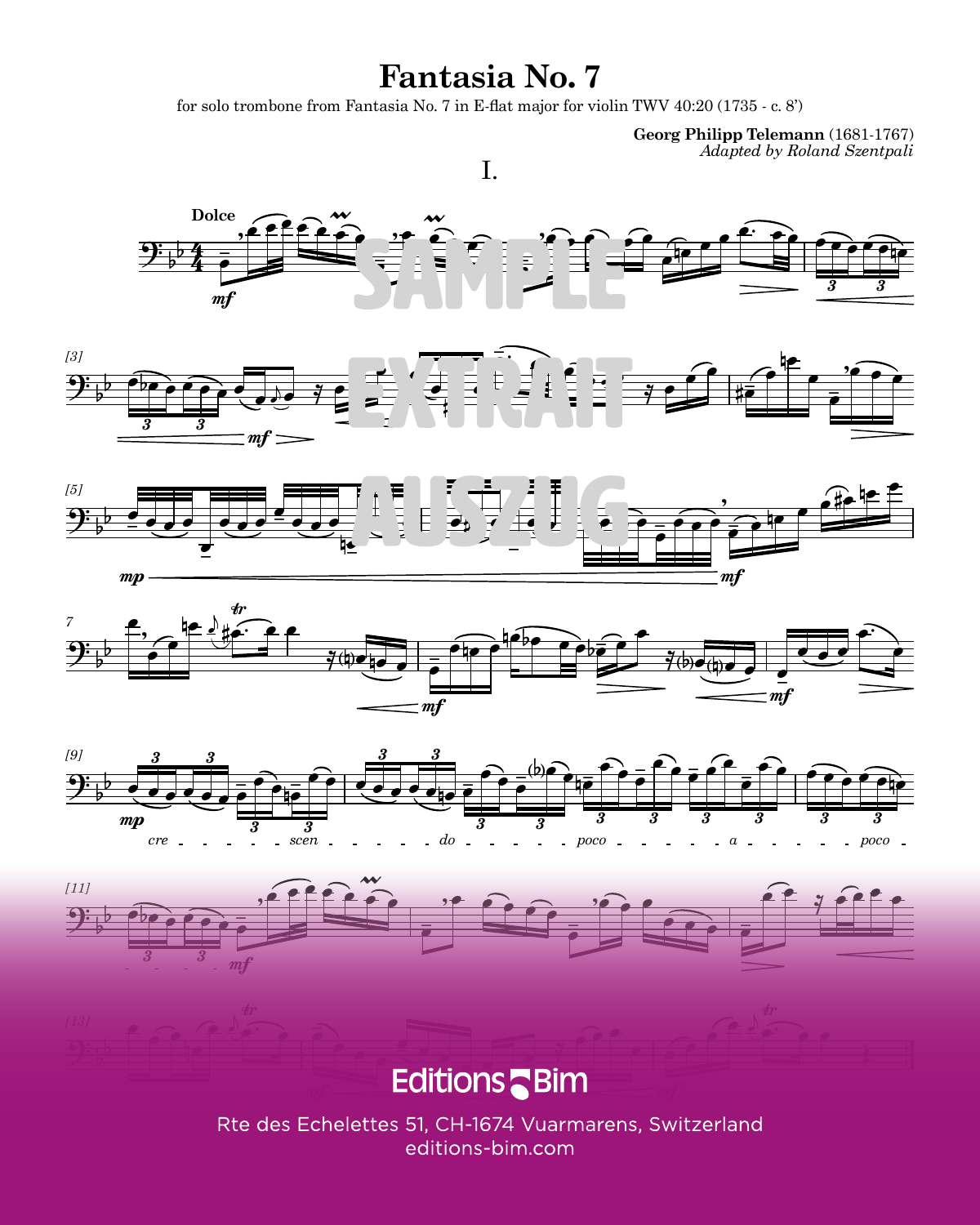## **Fantasia No. 8**

for solo trombone from Fantasia No. 8 in E major for violin TWV  $40:21$  (1735 - c. 6')

**Georg Philipp Telemann** (1681-1767) *Adapted by Roland Szentpali*



Rte des Echelettes 51, CH-1674 Vuarmarens, Switzerland editions-bim.com TB108 7 PM CONTENTS ANTICONTENTS AND THE CONTENTS OF THE CONTENTS OF THE CONTENTS OF THE CONTENTS OF THE CONTENTS OF THE CONTENTS OF THE CONTENTS OF THE CONTENTS OF THE CONTENTS OF THE CONTENTS OF THE CONTENTS OF THE CONTE